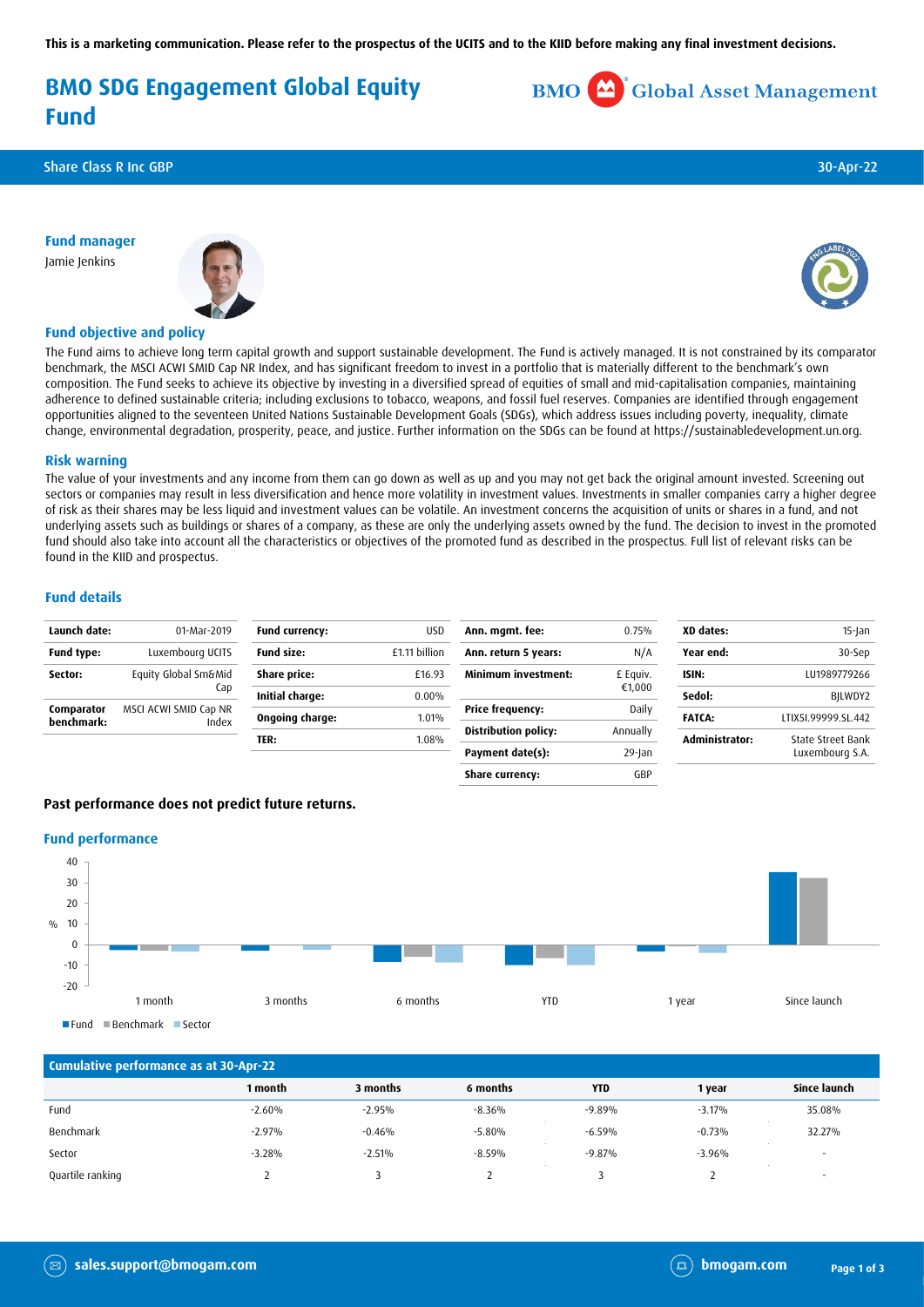## Share Class R Inc GBP 30-Apr-22

| Discrete performance as at 30-Apr-22 |                           |                           |                           |                           |                          |                           |                           |                    |                           |                           |
|--------------------------------------|---------------------------|---------------------------|---------------------------|---------------------------|--------------------------|---------------------------|---------------------------|--------------------|---------------------------|---------------------------|
|                                      | <b>Apr-21</b><br>- Apr-22 | <b>Apr-20</b><br>- Apr-21 | <b>Apr-19</b><br>- Apr-20 | <b>Apr-18</b><br>- Apr-19 | Apr-17<br>- Apr-18       | <b>Apr-16</b><br>- Apr-17 | <b>Apr-15</b><br>- Apr-16 | Apr-14<br>- Apr-15 | <b>Apr-13</b><br>- Apr-14 | <b>Apr-12</b><br>- Apr-13 |
| Fund                                 | $-3.17%$                  | 45.01%                    | $\sim$                    | $\overline{\phantom{a}}$  | $\overline{\phantom{a}}$ |                           | $\overline{\phantom{a}}$  | $\sim$             | $\sim$                    | $\sim$                    |
| Benchmark                            | $-0.73%$                  | 45.72%                    | $\sim$                    | $\sim$                    | $\sim$                   | $\sim$                    | $\sim$                    | $\sim$             | $\sim$                    | $\overline{\phantom{a}}$  |
| Sector                               | $-3.96%$                  | 46.28%                    | $\overline{\phantom{a}}$  | $\sim$                    | $\sim$                   | $\sim$                    | $\sim$                    | $\sim$             | $\sim$                    | $\sim$                    |
| Quartile ranking                     |                           |                           | $\overline{\phantom{a}}$  | $\sim$                    | $\overline{\phantom{a}}$ |                           | $\sim$                    | $\sim$             | ٠                         |                           |

Source: BMO Global Asset Management, Lipper as at 30-Apr-22. Performance data is in GBP terms. Performance returns are based on NAV figures. All fund performance data is net of management fees. Costs may increase or decrease as a result of currency and exchange rate fluctuations.

| <b>Top 10 holdings</b>      |         |
|-----------------------------|---------|
| Waste Connections Inc       | 3.6%    |
| <b>STERIS PLC</b>           | 3.3%    |
| Bank Mandiri Persero Thk PT | 3.3%    |
| Alleghany Corp              | 3.1%    |
| Encompass Health Corp       | $3.0\%$ |
| WEX Inc                     | 2.9%    |
| ICON PLC                    | 79%     |
| Mowi ASA                    | 2.7%    |
| Acuity Brands Inc           | 2.7%    |
| NetApp Inc                  | 2.6%    |

| <b>Sector allocation</b> |       |
|--------------------------|-------|
| Industrials              | 20.9% |
| Information Technology   | 18 1% |
| <b>Financials</b>        | 17.3% |
| Health Care              | 15 9% |
| Consumer Staples         | 10.1% |
| Consumer Discretionary   | 7.3%  |
| Materials                | 6.0%  |
| Real Estate              | 2.4%  |
| Utilities                | 1.5%  |
| Cash                     | 0.4%  |

| <b>Geographical allocation</b> |       |
|--------------------------------|-------|
| <b>United States</b>           | 48.7% |
| Japan                          | 13.3% |
| Canada                         | 4.9%  |
| Norway                         | 4.7%  |
| Ireland                        | 3.8%  |
| United Kingdom                 | 3.7%  |
| Indonesia                      | 3.3%  |
| Singapore                      | 7.4%  |
| <b>Other</b>                   | 14.8% |
| Cash                           | 0.4%  |

| <b>Net dividend distributions (GBP)</b> |      |
|-----------------------------------------|------|
| 2019                                    | 0.00 |
| 2020                                    | 0.00 |
| 2021                                    | 0.00 |
| 2022                                    | 0.00 |
|                                         |      |

| Q1 2022 Active engagement<br>report  |    |
|--------------------------------------|----|
| Climate Change                       | 17 |
| Corporate Governance                 | 19 |
| Environmental Standards              | 17 |
| Human Rights                         | 6  |
| Labour Standards                     | 77 |
| Public Health                        | 7  |
| <b>Business Conduct</b>              | 3  |
| Last quarter: companies<br>countries | 25 |

# **Glossary**

Active Engagement Report We define engagement as dialogue between investors and companies with a focus on encouraging companies to address strategic issues including environmental, social and governance factors. The objective of such dialogue with companies is to reduce risk and support long-term performance. The table sets out, for the fund, the number of companies we have engaged with; the number of countries covered and the individual engagement themes. Quartile Ranking A measure of performance where all funds within the sector are ranked and split into 4 groups. The best 25% performing funds are in the first (1) quartile, the next 25% into the second (2) quartile and the worst 25% into the fourth (4) quartile.